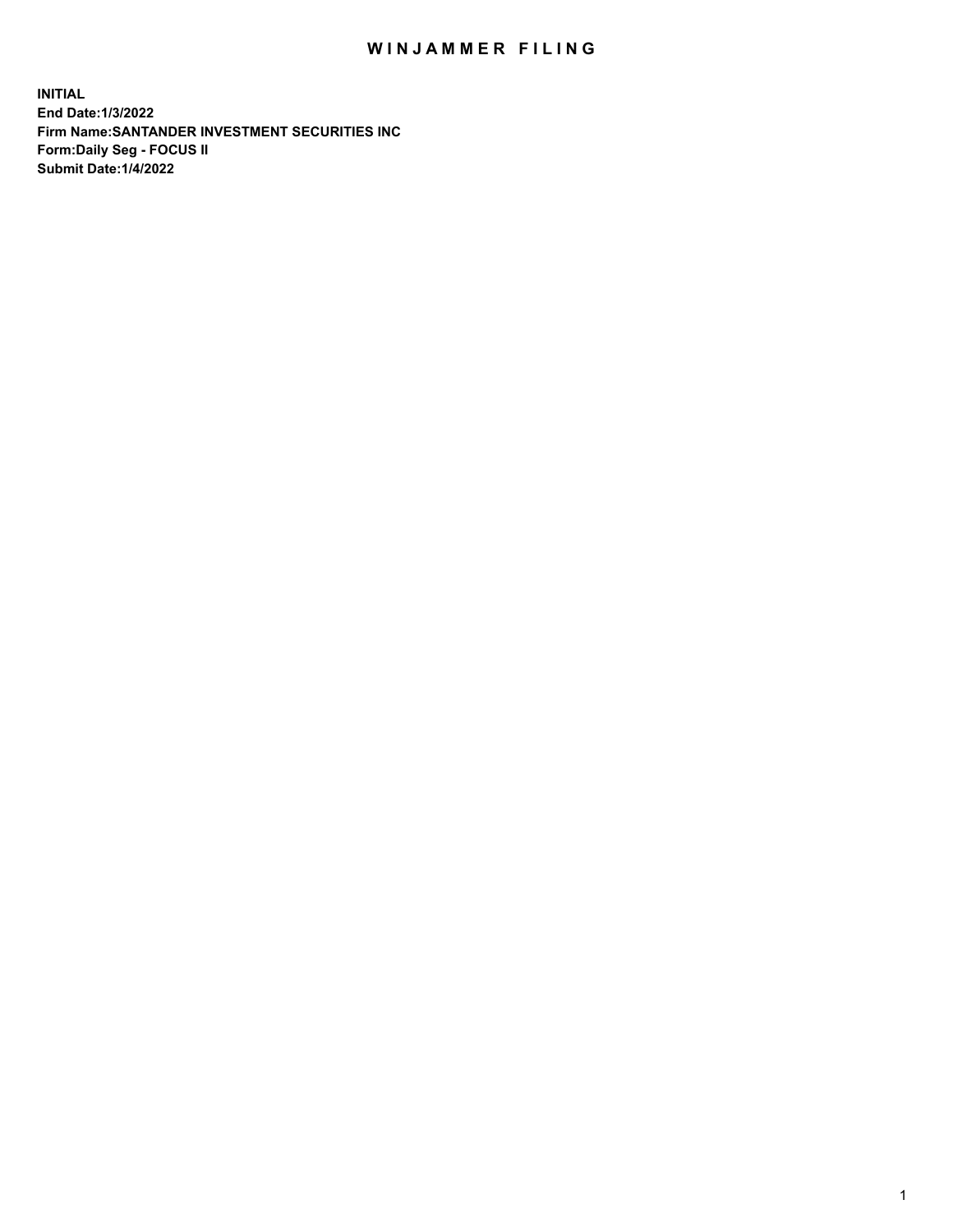**INITIAL End Date:1/3/2022 Firm Name:SANTANDER INVESTMENT SECURITIES INC Form:Daily Seg - FOCUS II Submit Date:1/4/2022 Daily Segregation - Cover Page**

| Name of Company                                                                   | <b>SANTANDER INVESTMENT</b><br><b>SECURITIES INC</b> |  |  |  |  |
|-----------------------------------------------------------------------------------|------------------------------------------------------|--|--|--|--|
| <b>Contact Name</b>                                                               | <b>Richard Ro</b>                                    |  |  |  |  |
| <b>Contact Phone Number</b>                                                       | (212) 350-3662                                       |  |  |  |  |
| <b>Contact Email Address</b>                                                      | richard.ro@santander.us                              |  |  |  |  |
| FCM's Customer Segregated Funds Residual Interest Target (choose one):            |                                                      |  |  |  |  |
| a. Minimum dollar amount: ; or                                                    | 70,000,000                                           |  |  |  |  |
| b. Minimum percentage of customer segregated funds required:% ; or                | $\overline{\mathbf{0}}$                              |  |  |  |  |
| c. Dollar amount range between: and; or                                           | 0 <sub>0</sub>                                       |  |  |  |  |
| d. Percentage range of customer segregated funds required between:% and%.         | 0 <sub>0</sub>                                       |  |  |  |  |
| FCM's Customer Secured Amount Funds Residual Interest Target (choose one):        |                                                      |  |  |  |  |
| a. Minimum dollar amount: ; or                                                    | $\overline{\mathbf{0}}$                              |  |  |  |  |
| b. Minimum percentage of customer secured funds required:%; or                    | $\overline{\mathbf{0}}$                              |  |  |  |  |
| c. Dollar amount range between: and; or                                           | 0 <sub>0</sub>                                       |  |  |  |  |
| d. Percentage range of customer secured funds required between:% and%.            | 0 <sub>0</sub>                                       |  |  |  |  |
| FCM's Cleared Swaps Customer Collateral Residual Interest Target (choose one):    |                                                      |  |  |  |  |
| a. Minimum dollar amount: ; or                                                    | $\overline{\mathbf{0}}$                              |  |  |  |  |
| b. Minimum percentage of cleared swaps customer collateral required:%; or         | $\underline{\mathbf{0}}$                             |  |  |  |  |
| c. Dollar amount range between: and; or                                           | 0 <sub>0</sub>                                       |  |  |  |  |
| d. Percentage range of cleared swaps customer collateral required between:% and%. | 0 <sub>0</sub>                                       |  |  |  |  |

Attach supporting documents CH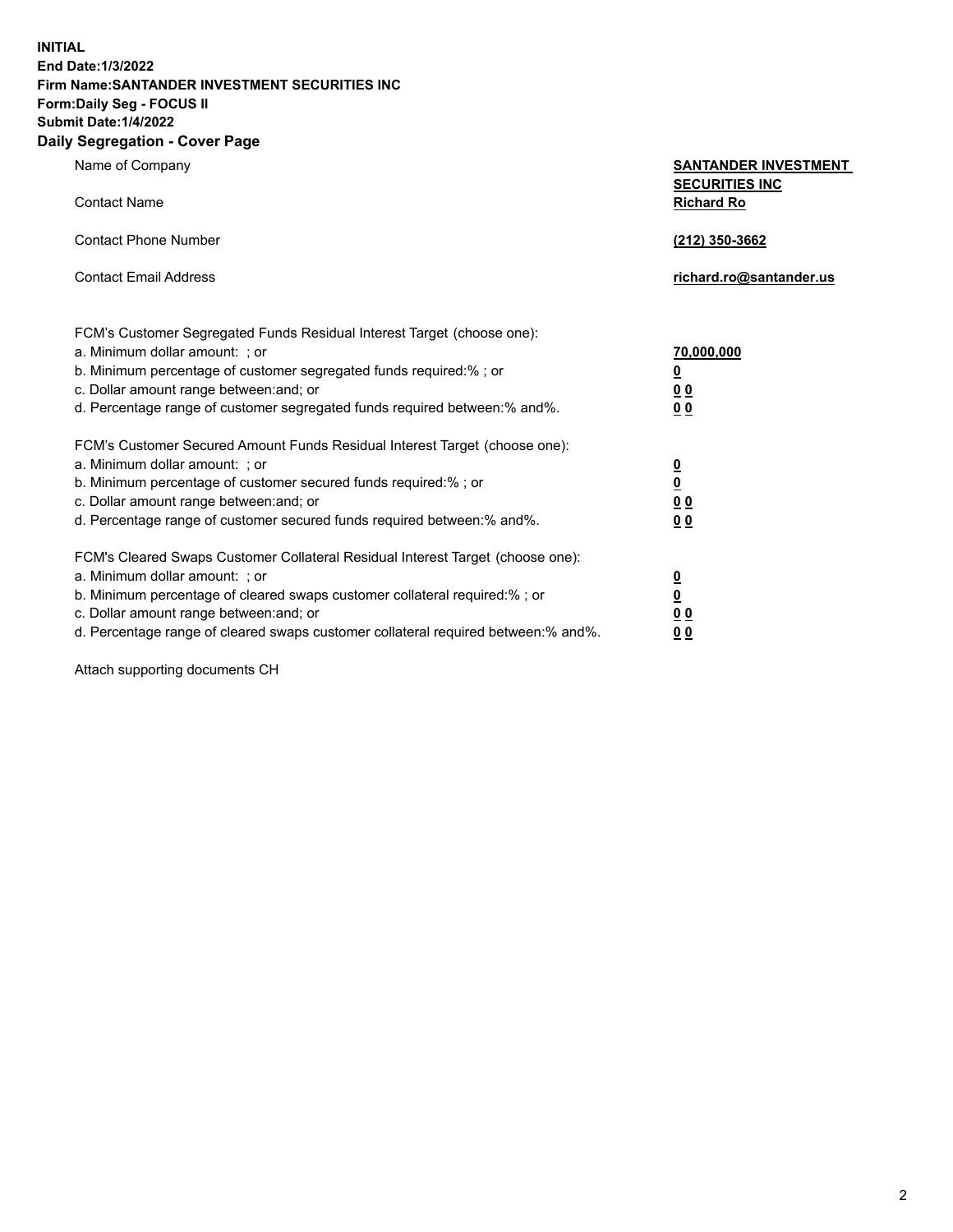## **INITIAL End Date:1/3/2022 Firm Name:SANTANDER INVESTMENT SECURITIES INC Form:Daily Seg - FOCUS II Submit Date:1/4/2022 Daily Segregation - Secured Amounts** Foreign Futures and Foreign Options Secured Amounts Amount required to be set aside pursuant to law, rule or regulation of a foreign government or a rule of a self-regulatory organization authorized thereunder

| 1.  | Net ledger balance - Foreign Futures and Foreign Option Trading - All Customers                   |                   |  |  |
|-----|---------------------------------------------------------------------------------------------------|-------------------|--|--|
|     | A. Cash                                                                                           | $0$ [7315]        |  |  |
|     | B. Securities (at market)                                                                         | $0$ [7317]        |  |  |
| 2.  | Net unrealized profit (loss) in open futures contracts traded on a foreign board of trade         | $0$ [7325]        |  |  |
| 3.  | Exchange traded options                                                                           |                   |  |  |
|     | a. Market value of open option contracts purchased on a foreign board of trade                    | $0$ [7335]        |  |  |
|     | b. Market value of open contracts granted (sold) on a foreign board of trade                      | $0$ [7337]        |  |  |
| 4.  | Net equity (deficit) (add lines 1. 2. and 3.)                                                     | $0$ [7345]        |  |  |
| 5.  | Account liquidating to a deficit and account with a debit balances - gross amount                 | $0$ [7351]        |  |  |
|     | Less: amount offset by customer owned securities                                                  | 0 [7352] 0 [7354] |  |  |
| 6.  | Amount required to be set aside as the secured amount - Net Liquidating Equity                    | $0$ [7355]        |  |  |
|     | Method (add lines 4 and 5)                                                                        |                   |  |  |
| 7.  | Greater of amount required to be set aside pursuant to foreign jurisdiction (above) or line<br>6. | $0$ [7360]        |  |  |
|     | FUNDS DEPOSITED IN SEPARATE REGULATION 30.7 ACCOUNTS                                              |                   |  |  |
| 1.  | Cash in banks                                                                                     |                   |  |  |
|     | A. Banks located in the United States                                                             | $0$ [7500]        |  |  |
|     | B. Other banks qualified under Regulation 30.7                                                    | 0 [7520] 0 [7530] |  |  |
| 2.  | Securities                                                                                        |                   |  |  |
|     | A. In safekeeping with banks located in the United States                                         | $0$ [7540]        |  |  |
|     | B. In safekeeping with other banks qualified under Regulation 30.7                                | 0 [7560] 0 [7570] |  |  |
| 3.  | Equities with registered futures commission merchants                                             |                   |  |  |
|     | A. Cash                                                                                           | $0$ [7580]        |  |  |
|     | <b>B.</b> Securities                                                                              | $0$ [7590]        |  |  |
|     | C. Unrealized gain (loss) on open futures contracts                                               | $0$ [7600]        |  |  |
|     | D. Value of long option contracts                                                                 | $0$ [7610]        |  |  |
|     | E. Value of short option contracts                                                                | 0 [7615] 0 [7620] |  |  |
| 4.  | Amounts held by clearing organizations of foreign boards of trade                                 |                   |  |  |
|     | A. Cash                                                                                           | $0$ [7640]        |  |  |
|     | <b>B.</b> Securities                                                                              | $0$ [7650]        |  |  |
|     | C. Amount due to (from) clearing organization - daily variation                                   | $0$ [7660]        |  |  |
|     | D. Value of long option contracts                                                                 | $0$ [7670]        |  |  |
|     | E. Value of short option contracts                                                                | 0 [7675] 0 [7680] |  |  |
| 5.  | Amounts held by members of foreign boards of trade                                                |                   |  |  |
|     | A. Cash                                                                                           | $0$ [7700]        |  |  |
|     | <b>B.</b> Securities                                                                              | $0$ [7710]        |  |  |
|     | C. Unrealized gain (loss) on open futures contracts                                               | $0$ [7720]        |  |  |
|     | D. Value of long option contracts                                                                 | $0$ [7730]        |  |  |
|     | E. Value of short option contracts                                                                | 0 [7735] 0 [7740] |  |  |
| 6.  | Amounts with other depositories designated by a foreign board of trade                            | $0$ [7760]        |  |  |
| 7.  | Segregated funds on hand                                                                          | $0$ [7765]        |  |  |
| 8.  | Total funds in separate section 30.7 accounts                                                     | $0$ [7770]        |  |  |
| 9.  | Excess (deficiency) Set Aside for Secured Amount (subtract line 7 Secured Statement               | $0$ [7380]        |  |  |
|     | Page 1 from Line 8)                                                                               |                   |  |  |
| 10. | Management Target Amount for Excess funds in separate section 30.7 accounts                       | $0$ [7780]        |  |  |
| 11. | Excess (deficiency) funds in separate 30.7 accounts over (under) Management Target                | $0$ [7785]        |  |  |

**0** [7305]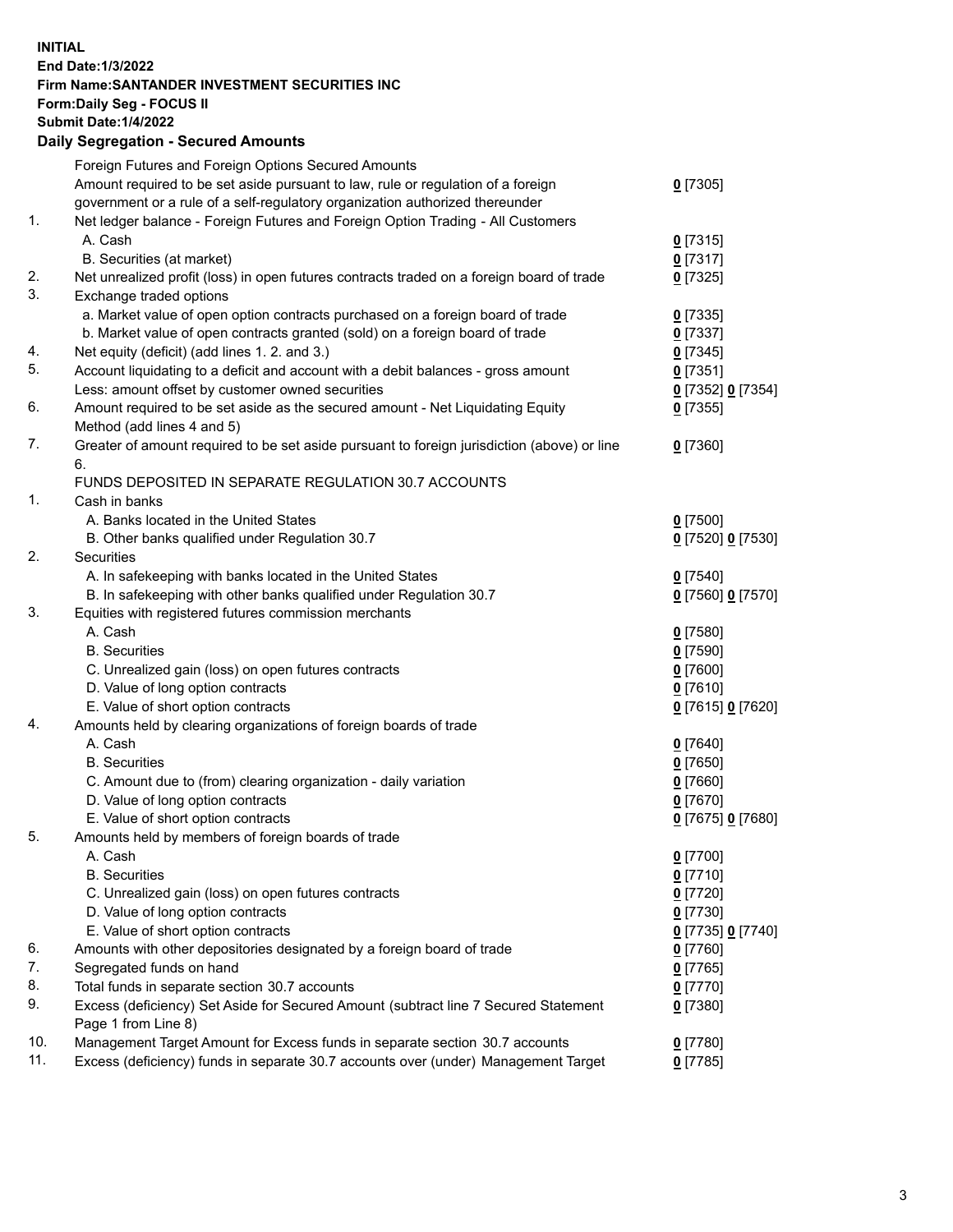| <b>INITIAL</b> |                                                                                                                                 |                                       |
|----------------|---------------------------------------------------------------------------------------------------------------------------------|---------------------------------------|
|                | End Date: 1/3/2022                                                                                                              |                                       |
|                | Firm Name: SANTANDER INVESTMENT SECURITIES INC<br><b>Form:Daily Seg - FOCUS II</b>                                              |                                       |
|                | <b>Submit Date: 1/4/2022</b>                                                                                                    |                                       |
|                | Daily Segregation - Segregation Statement                                                                                       |                                       |
|                |                                                                                                                                 |                                       |
|                | SEGREGATION REQUIREMENTS(Section 4d(2) of the CEAct)                                                                            |                                       |
| 1.             | Net ledger balance                                                                                                              |                                       |
|                | A. Cash                                                                                                                         | 2,001,246,166 [7010]                  |
|                | B. Securities (at market)                                                                                                       | $0$ [7020]                            |
| 2.             | Net unrealized profit (loss) in open futures contracts traded on a contract market                                              | 295,343,153 [7030]                    |
| 3.             | Exchange traded options                                                                                                         |                                       |
|                | A. Add market value of open option contracts purchased on a contract market                                                     | 71,370,544 [7032]                     |
|                | B. Deduct market value of open option contracts granted (sold) on a contract market                                             | -33,548,777 [7033]                    |
| 4.<br>5.       | Net equity (deficit) (add lines 1, 2 and 3)                                                                                     | 2,334,411,086 [7040]                  |
|                | Accounts liquidating to a deficit and accounts with<br>debit balances - gross amount                                            |                                       |
|                | Less: amount offset by customer securities                                                                                      | $0$ [7045]<br>0 [7047] 0 [7050]       |
| 6.             | Amount required to be segregated (add lines 4 and 5)                                                                            | 2,334,411,086 [7060]                  |
|                | FUNDS IN SEGREGATED ACCOUNTS                                                                                                    |                                       |
| 7.             | Deposited in segregated funds bank accounts                                                                                     |                                       |
|                | A. Cash                                                                                                                         | 245,355,819 [7070]                    |
|                | B. Securities representing investments of customers' funds (at market)                                                          | $0$ [7080]                            |
|                | C. Securities held for particular customers or option customers in lieu of cash (at                                             | $0$ [7090]                            |
|                | market)                                                                                                                         |                                       |
| 8.             | Margins on deposit with derivatives clearing organizations of contract markets                                                  |                                       |
|                | A. Cash                                                                                                                         | 2,025,648,584 [7100]                  |
|                | B. Securities representing investments of customers' funds (at market)                                                          | $0$ [7110]                            |
|                | C. Securities held for particular customers or option customers in lieu of cash (at                                             | $0$ [7120]                            |
|                | market)                                                                                                                         |                                       |
| 9.             | Net settlement from (to) derivatives clearing organizations of contract markets                                                 | 97,824,211 [7130]                     |
| 10.            | Exchange traded options                                                                                                         |                                       |
|                | A. Value of open long option contracts                                                                                          | 71,370,544 [7132]                     |
|                | B. Value of open short option contracts                                                                                         | -33,548,777 [7133]                    |
| 11.            | Net equities with other FCMs                                                                                                    |                                       |
|                | A. Net liquidating equity                                                                                                       | $0$ [7140]                            |
|                | B. Securities representing investments of customers' funds (at market)                                                          | $0$ [7160]                            |
|                | C. Securities held for particular customers or option customers in lieu of cash (at                                             | $0$ [7170]                            |
|                | market)                                                                                                                         |                                       |
| 12.<br>13.     | Segregated funds on hand                                                                                                        | $0$ [7150]                            |
| 14.            | Total amount in segregation (add lines 7 through 12)<br>Excess (deficiency) funds in segregation (subtract line 6 from line 13) | 2,406,650,381 [7180]                  |
| 15.            | Management Target Amount for Excess funds in segregation                                                                        | 72,239,295 [7190]                     |
| 16.            | Excess (deficiency) funds in segregation over (under) Management Target Amount                                                  | 70,000,000 [7194]<br>2,239,295 [7198] |
|                | <b>Excess</b>                                                                                                                   |                                       |
|                |                                                                                                                                 |                                       |